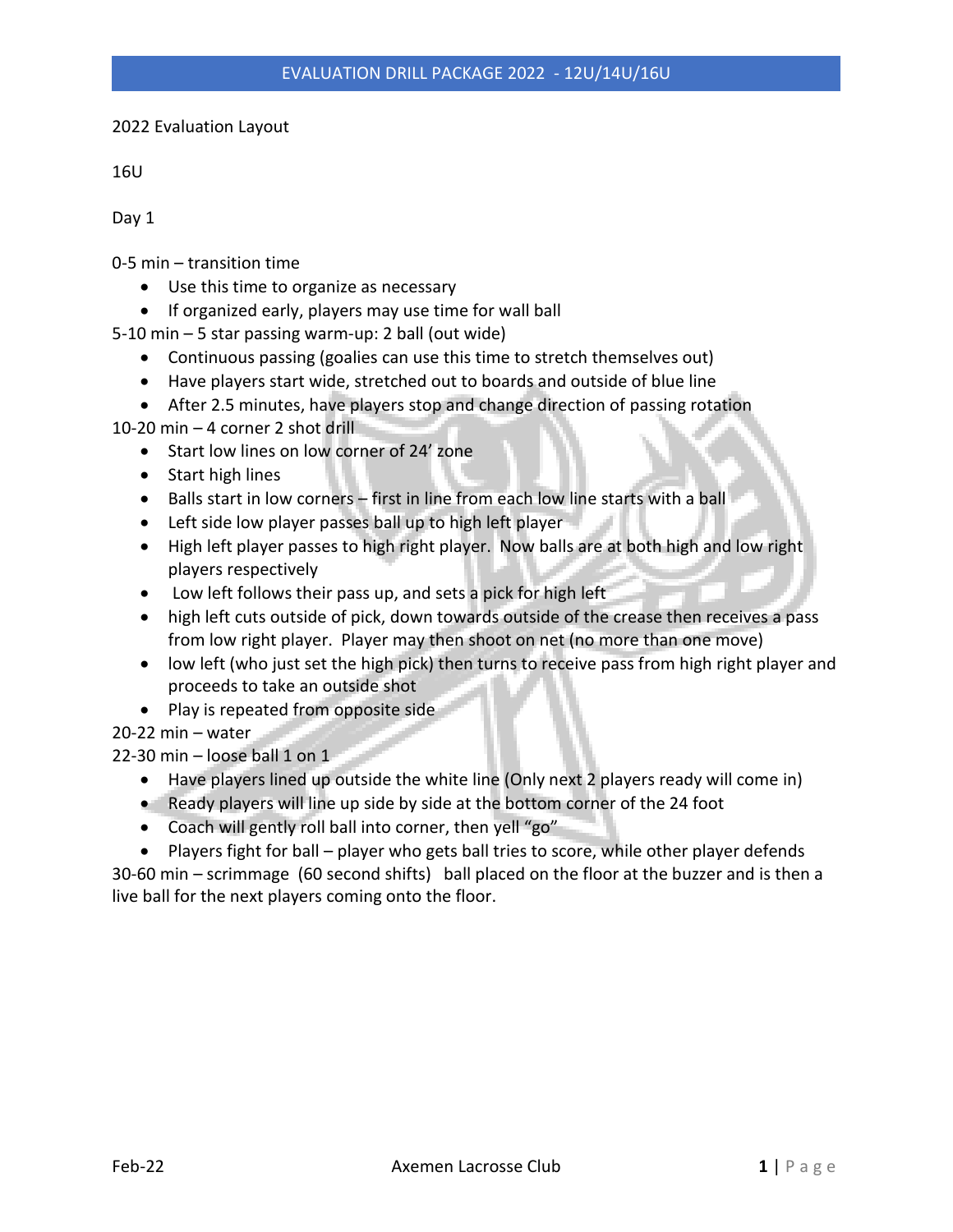| I<br>. . |  |
|----------|--|
|----------|--|

- Use this time to organize as necessary
- If organized early, players may use time for wall ball
- 5-8 min 5 star passing warm-up: 2 ball (out wide)
	- Continuous passing (goalies can use this time to stretch themselves out)
	- Have players start wide, stretched out to boards and outside of blue line
	- After 1.5 minutes, have players stop and change direction of passing rotation
- 8-15 min 4 corner 2 shot drill
	- Start low lines on low corner of 24' zone
	- Start high lines
	- Balls start in low corners first in line from each low line starts with a ball
	- Left side low player passes ball up to high left player
	- High left player passes to high right player. Now balls are at both high and low right players respectively
	- Low left follows there pass up, and sets a pick for high left
	- high left cuts outside of pick, down towards outside of the crease then receives a pass from low right player. Player may then shoot on net (no more than one move)
	- low left (who just set the high pick) then turns to receive pass from high right player and proceeds to take an outside shot
	- Play is repeated from opposite side

15-17 min – water

17-25 min  $-1$  on 1 (from low, from high)

- Left starts with the ball, with a right defender lined up against them
- Once in the proper position, floor coach yells "go"
- 1 on 1, until ball is stripped, shot is taken, or 10 seconds has passed
- once over, offensive player goes to play defense on opposite side
- once set up and ready, floor coach starts by yelling "go"

25-60 min – scrimmage (60 second shifts) ball placed on the floor at the buzzer and is then a live ball for the next players coming onto the floor.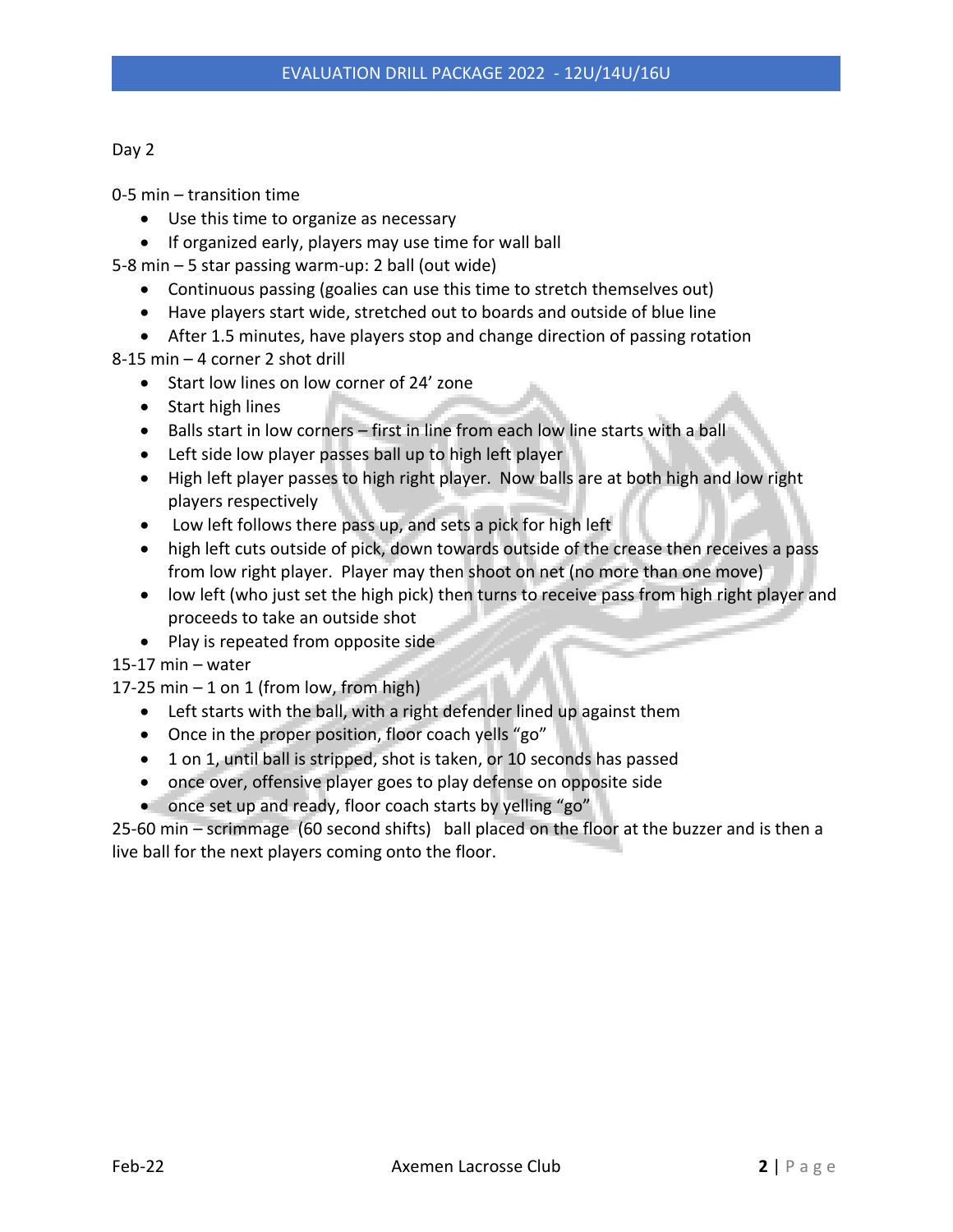- Use this time to organize as necessary
- If organized early, players may use time for wall ball
- 5-10 min 4 corner 2 shot drill
	- Start low lines on low corner of 24' zone
	- Start high lines
	- Balls start in low corners first in line from each low line starts with a ball
	- Left side low player passes ball up to high left player
	- High left player passes to high right player. Now balls are at both high and low right players respectively
	- Low left follows there pass up, and sets a pick for high left
	- high left cuts outside of pick, down towards outside of the crease then receives a pass from low right player. Player may then shoot on net (no more than one move)
	- low left (who just set the high pick) then turns to receive pass from high right player and proceeds to take an outside shot
	- Play is repeated from opposite side

10-20 min – 2 on 2

- 2 lefts start with the ball, with 2 right defenders lined up against them
- ensure players stay on their respective side and don't cross middle of offensive area
- Once in the proper position, floor coach yells "go"
- 2 on 2, until ball is stripped, shot is taken, or 10 seconds has passed
- once over, offensive players go to play defense on opposite side
- once set up and ready, floor coach starts by yelling "go"

20-60 min – scrimmage (60 second shifts) ball placed on the floor at the buzzer and is then a live ball for the next players coming onto the floor.

(15 play, 5 for period break, 20 play)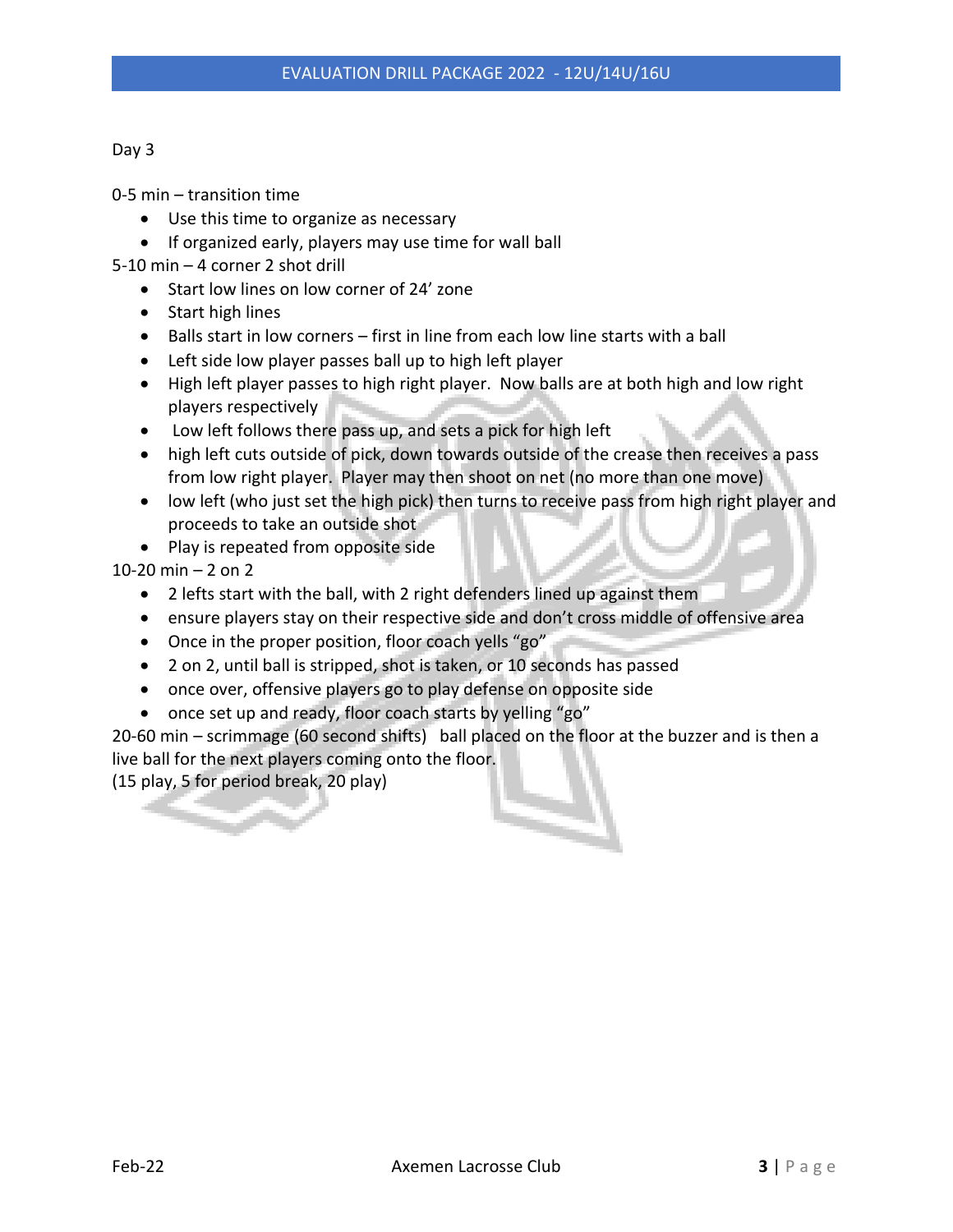0-5 min – transition time (wall ball/organize pinnies, etc.)

- Use this time to organize as necessary
- If organized early, players may use time for wall ball
- 5-10 min 4 corner 2 shot drill
	- Start low lines on low corner of 24' zone
	- Start high lines
	- Balls start in low corners first in line from each low line starts with a ball
	- Left side low player passes ball up to high left player
	- High left player passes to high right player. Now balls are at both high and low right players respectively
	- Low left follows there pass up, and sets a pick for high left
	- high left cuts outside of pick, down towards outside of the crease then receives a pass from low right player. Player may then shoot on net (no more than one move)
	- low left (who just set the high pick) then turns to receive pass from high right player and proceeds to take an outside shot
	- Play is repeated from opposite side

10-60 min – scrimmage (60 second shifts) ball placed on the floor at the buzzer and is then a live ball for the next players coming onto the floor.

(25 play, 5 period break, 20 play)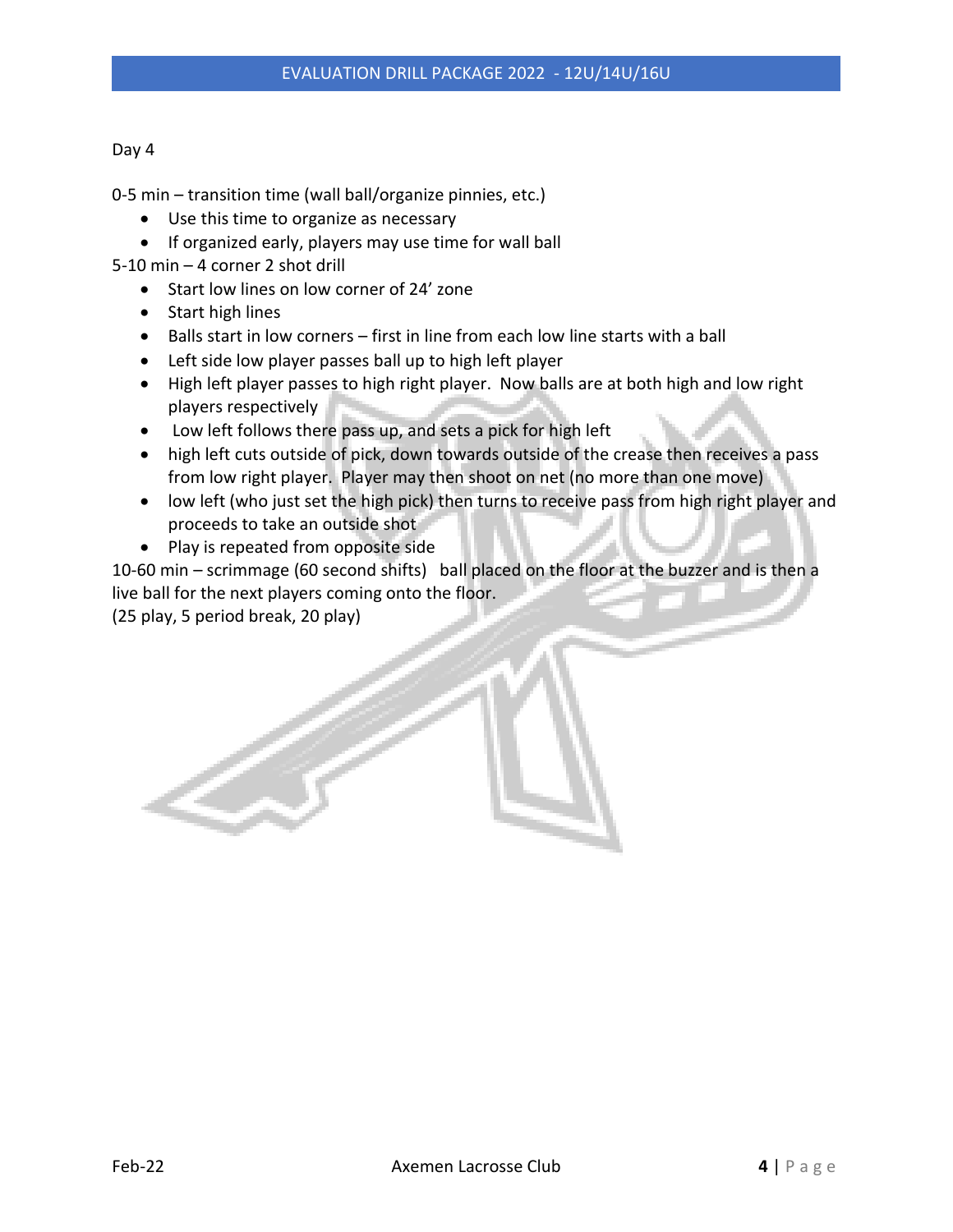0-5 min – transition time

- Use this time to organize as necessary
- If organized early, players may use time for wall ball
- 5-10 min 5 star passing warm-up: 2 ball (out wide)
	- Continuous passing (goalies can use this time to stretch themselves out)
	- Have players start wide, stretched out to boards and outside of blue line
	- After 2.5 minutes, have players stop and change direction of passing rotation

10-20 min – 4 corner 2 shot drill

- Start low lines on low corner of 24' zone
- Start high lines
- Balls start in low corners first in line from each low line starts with a ball
- Left side low player passes ball up to high left player
- High left player passes to high right player. Now balls are at both high and low right players respectively
- Low left follows there pass up, and sets a pick for high left
- high left cuts outside of pick, down towards outside of the crease then receives a pass from low right player. Player may then shoot on net (no more than one move)
- low left (who just set the high pick) then turns to receive pass from high right player and proceeds to take an outside shot
- Play is repeated from opposite side

20-22 min – water

22-30 min – loose ball 1 on  $1$ 

- Have players lined up outside the white line (Only next 2 players ready will come in)
- Ready players will line up side by side at the bottom corner of the 24 foot
- Coach will gently roll ball into corner, then yell "go"

• Players fight for ball – player who gets ball tries to score, while other player defends 30-60 min – scrimmage (60 second shifts) ball placed on the floor at the buzzer and is then a live ball for the next players coming onto the floor.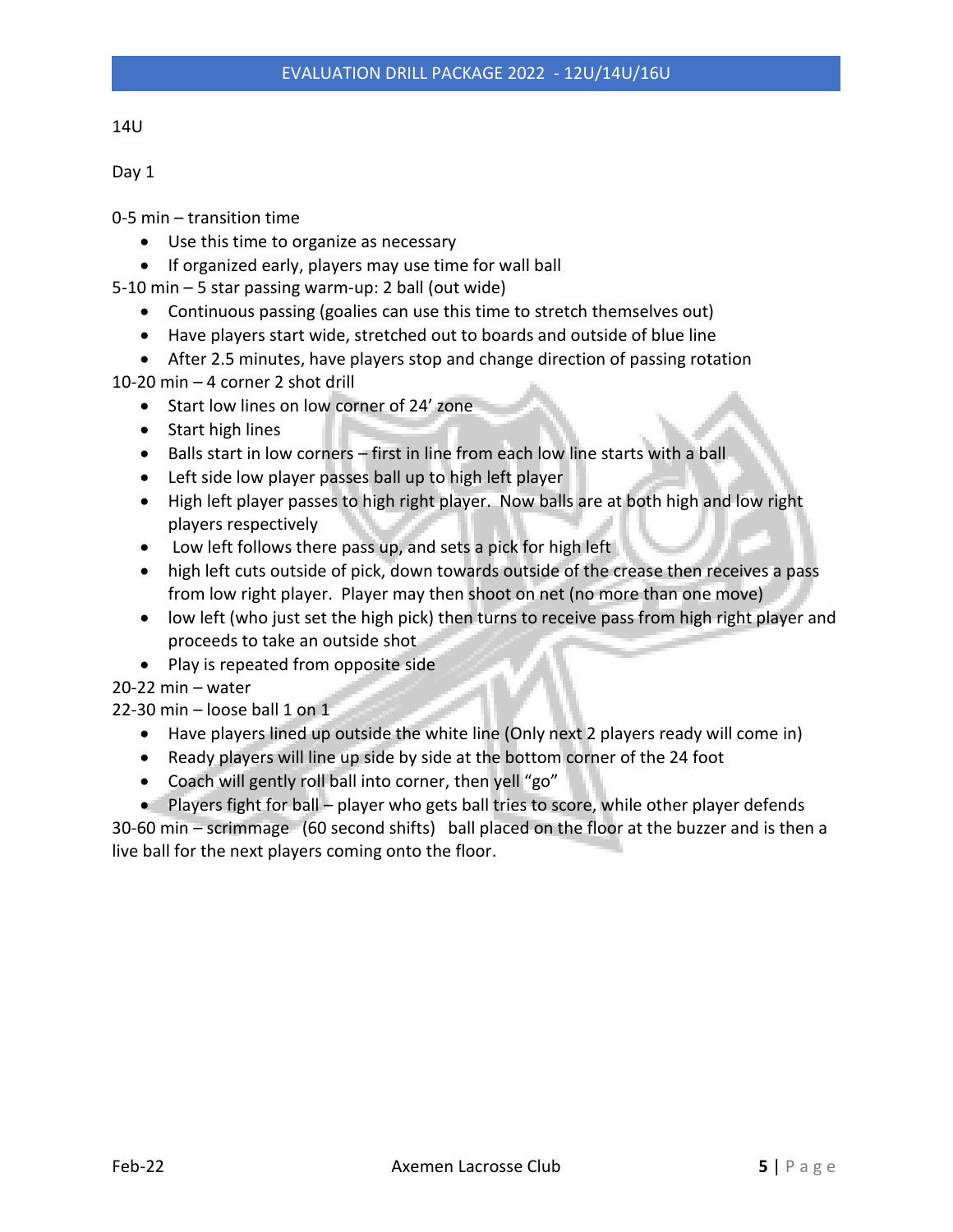0-5 min – transition time (wall ball/organize pinnies, etc.)

- Use this time to organize as necessary
- If organized early, players may use time for wall ball
- 5-8 min 5 star passing warm-up: 2 ball (out wide)
	- Continuous passing (goalies can use this time to stretch themselves out)
	- Have players start wide, stretched out to boards and outside of blue line
	- After 2.5 minutes, have players stop and change direction of passing rotation
- 8-15 min 4 corner 2 shot drill
	- Start low lines on low corner of 24' zone
	- Start high lines
	- Balls start in low corners first in line from each low line starts with a ball
	- Left side low player passes ball up to high left player
	- High left player passes to high right player. Now balls are at both high and low right players respectively
	- Low left follows there pass up, and sets a pick for high left
	- high left cuts outside of pick, down towards outside of the crease then receives a pass from low right player. Player may then shoot on net (no more than one move)
	- low left (who just set the high pick) then turns to receive pass from high right player and proceeds to take an outside shot
	- Play is repeated from opposite side

15-17 min – water

17-25 min  $-1$  on 1 (from low, from high)

- Left starts with the ball, with a right defender lined up against them
- Once in the proper position, floor coach yells "go"
- 1 on 1, until ball is stripped, shot is taken, or 10 seconds has passed
- once over, offensive player goes to play defense on opposite side
- once set up and ready, floor coach starts by yelling "go"

25-60 min – scrimmage (60 second shifts) ball placed on the floor at the buzzer and is then a live ball for the next players coming onto the floor.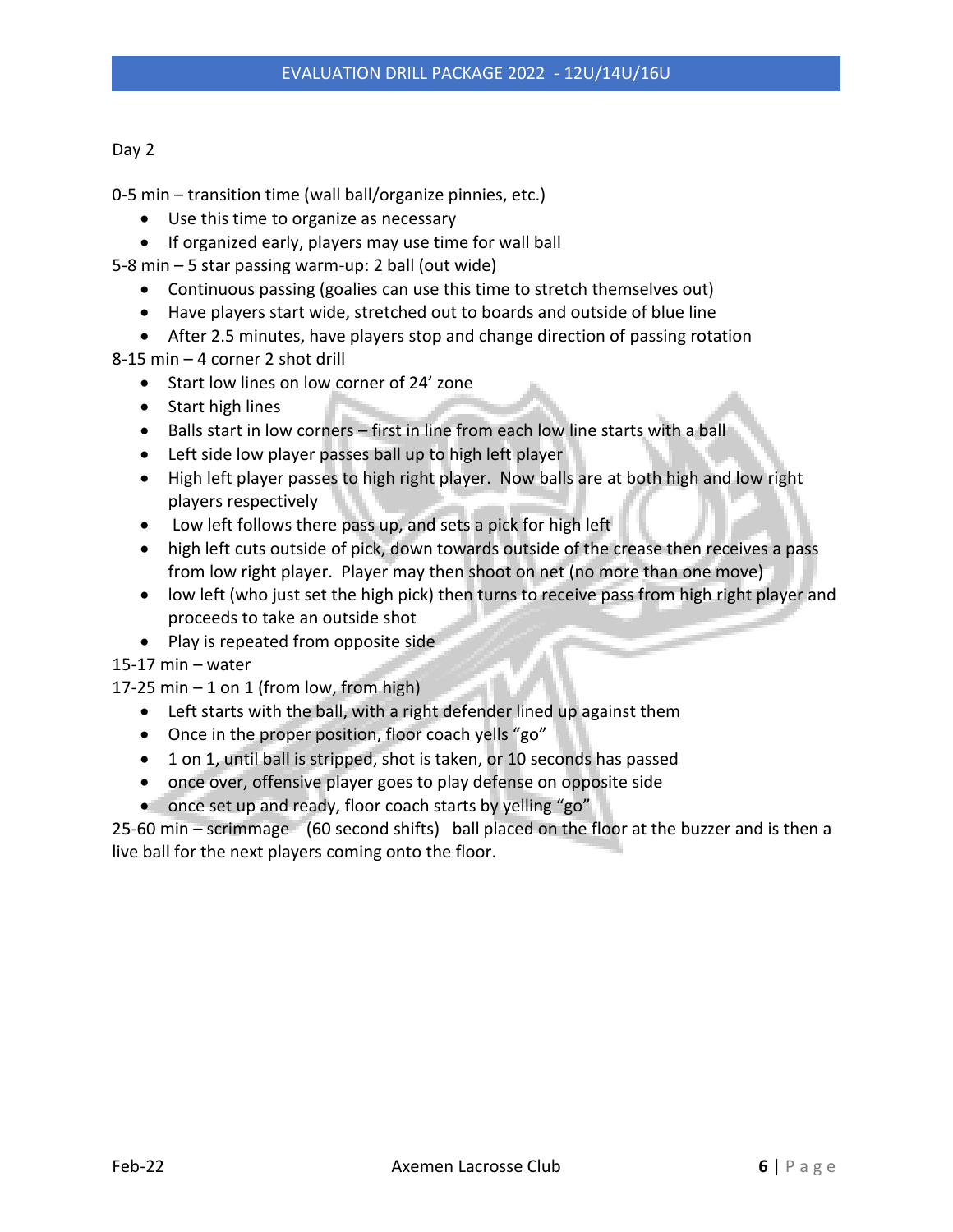0-5 min – transition time (wall ball/organize pinnies, etc.)

- Use this time to organize as necessary
- If organized early, players may use time for wall ball
- 5-10 min 4 corner 2 shot drill
	- Start low lines on low corner of 24' zone
	- Start high lines
	- Balls start in low corners first in line from each low line starts with a ball
	- Left side low player passes ball up to high left player
	- High left player passes to high right player. Now balls are at both high and low right players respectively
	- Low left follows there pass up, and sets a pick for high left
	- high left cuts outside of pick, down towards outside of the crease then receives a pass from low right player. Player may then shoot on net (no more than one move)
	- low left (who just set the high pick) then turns to receive pass from high right player and proceeds to take an outside shot
	- Play is repeated from opposite side

10-20 min – 2 on 2

- 2 lefts start with the ball, with 2 right defenders lined up against them
- ensure players stay on their respective side and don't cross middle of offensive area
- Once in the proper position, floor coach yells "go"
- 2 on 2, until ball is stripped, shot is taken, or 10 seconds has passed
- once over, offensive players go to play defense on opposite side
- once set up and ready, floor coach starts by yelling "go"

20-60 min – scrimmage (60 second shifts) ball placed on the floor at the buzzer and is then a live ball for the next players coming onto the floor.

(15 play, 5 for period break, 20 play)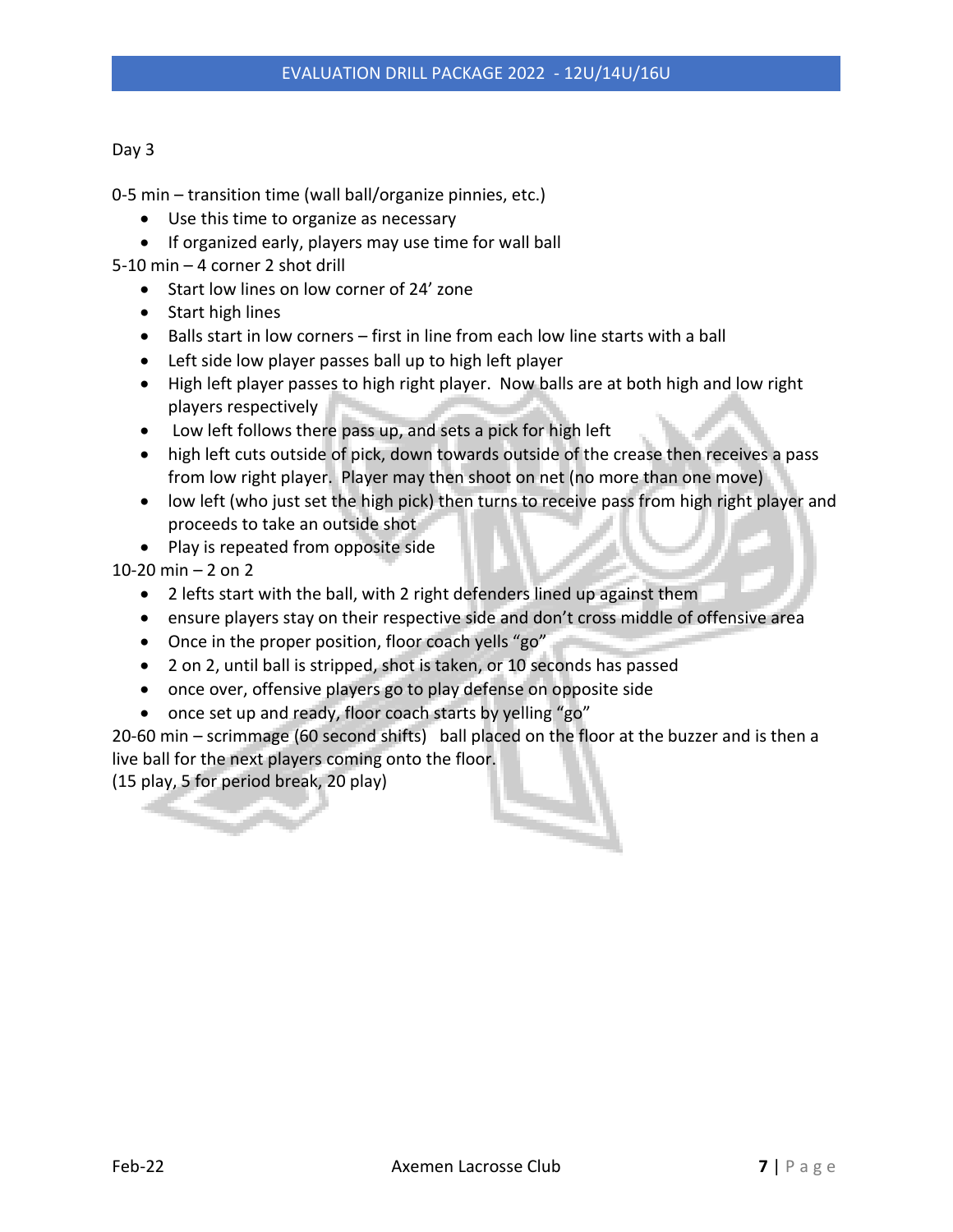- Use this time to organize as necessary
- If organized early, players may use time for wall ball
- 5-10 min 4 corner 2 shot drill
	- Start low lines on low corner of 24' zone
	- Start high lines
	- Balls start in low corners first in line from each low line starts with a ball
	- Left side low player passes ball up to high left player
	- High left player passes to high right player. Now balls are at both high and low right players respectively
	- Low left follows there pass up, and sets a pick for high left
	- high left cuts outside of pick, down towards outside of the crease then receives a pass from low right player. Player may then shoot on net (no more than one move)
	- low left (who just set the high pick) then turns to receive pass from high right player and proceeds to take an outside shot
	- Play is repeated from opposite side

10-60 min – scrimmage (60 second shifts) ball placed on the floor at the buzzer and is then a live ball for the next players coming onto the floor.

(25 play, 5 period break, 20 play)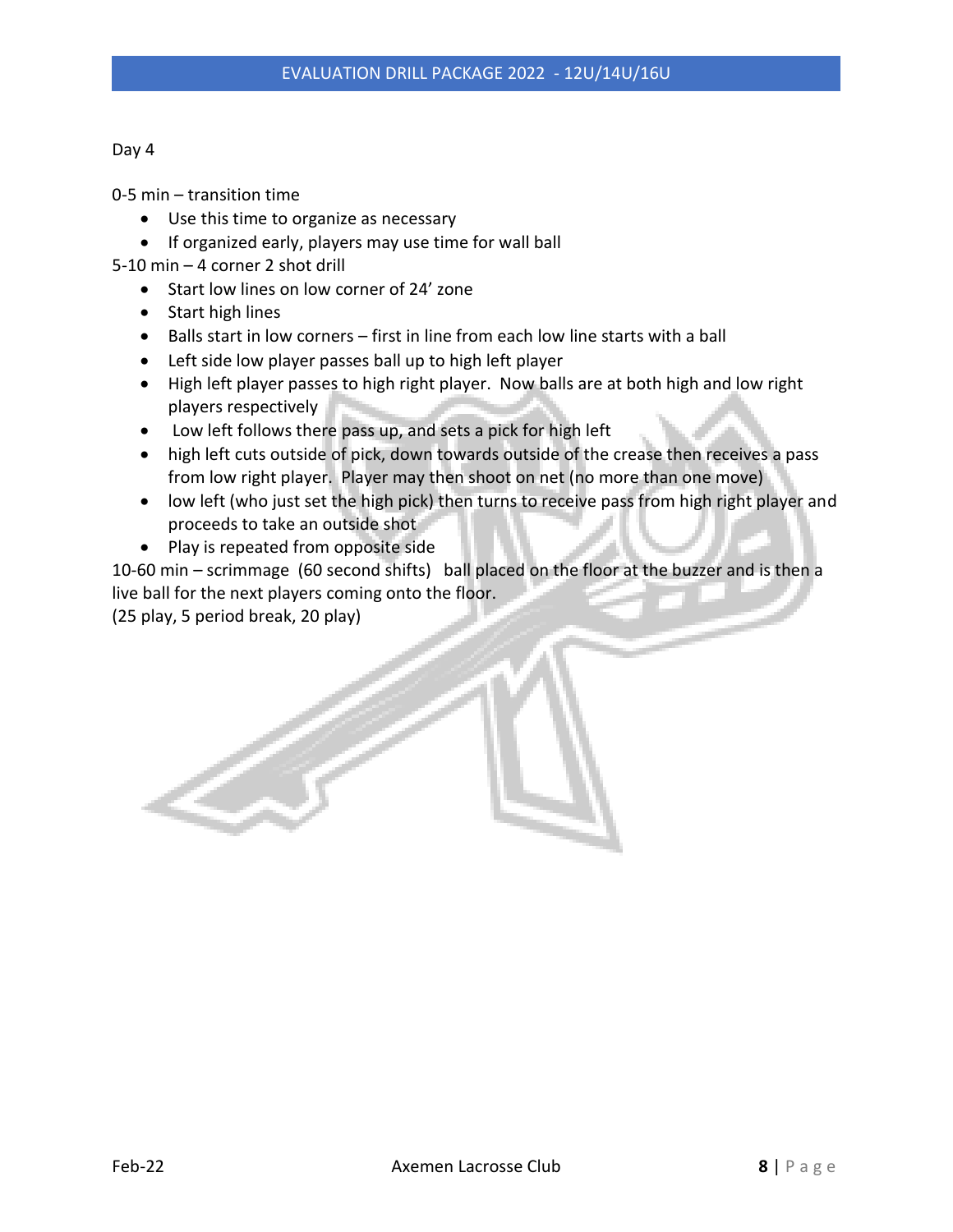0-5 min – transition time

- Use this time to organize as necessary
- If organized early, players may use time for wall ball
- 5-10 min "X" shuttle passing (tight and far)
	- \*Note: have extra balls ready at the start of each line so if there is a missed pass, players can just pick up and start from there rather than chasing and wasting time
	- Have 4 starting points with bottom lines starting at the bottom corners of the 24' area and top lines out to top player positions (imagine the 24' area as a full rectangle and start the top lines where the imaginary corners would be)
	- Players will complete a passing shuttle to the opposite line
	- After 2.5 minutes, have players start out wide by boards with top lines by the white lines and bottom lines close to corners

10-20 min – pass, pick, shot (outside, inside)

- \*Note: have extra balls ready at the start of each line so if there is a missed pass, players can just pick up and start from there rather than chasing and wasting time
- Starting in 4 corner positions with balls at low corners
- Start on left side, low left passes to high left and follows their pass setting a pick for the high left player
- High left player runs around the outside, and down towards the net for an inside shot
- Repeat on other side
- After 5 minutes, instruct players to set picks on the inside, and have the top player step around the pick and take an outside shot (not run towards the net)

20-22 min – water

22-30 min – loose ball 1 on 1

- Have players lined up outside the white line (Only next 2 players ready will come in)
- Ready players will line up side by side at the bottom corner of the 24 foot
- Coach will gently roll ball into corner, then yell "go"

• Players fight for ball – player who gets ball tries to score, while other player defends 30-60 min – scrimmage (60 second shifts) ball placed on the floor at the buzzer and is then a live ball for the next players coming onto the floor.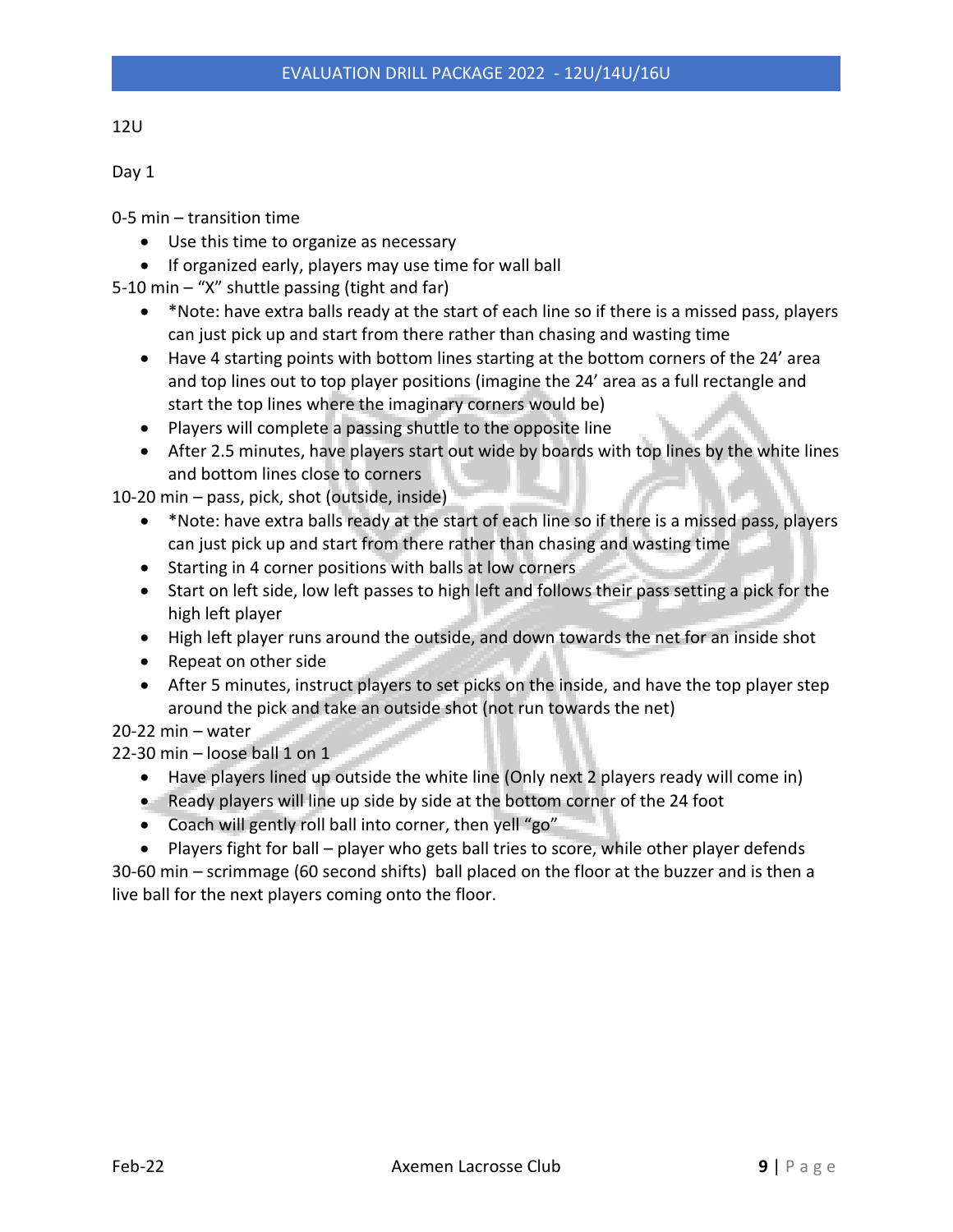|--|--|

- Use this time to organize as necessary
- If organized early, players may use time for wall ball
- 5-8 min "X" shuttle passing (tight and far)
	- \*Note: have extra balls ready at the start of each line so if there is a missed pass, players can just pick up and start from there rather than chasing and wasting time
	- Have 4 starting points with bottom lines starting at the bottom corners of the 24' area and top lines out to top player positions (imagine the 24' area as a full rectangle and start the top lines where the imaginary corners would be)
	- Players will complete a passing shuttle to the opposite line
	- After 1.5 minutes, have players start out wide by boards with top lines by the white lines and bottom lines close to corners

8-15 min – pass, pick, shot (outside, inside)

- \*Note: have extra balls ready at the start of each line so if there is a missed pass, players can just pick up and start from there rather than chasing and wasting time
- Starting in 4 corner positions with balls at low corners
- Start on left side, low left passes to high left and follows their pass setting a pick for the high left player
- High left player runs around the outside, and down towards the net for an inside shot
- Repeat on other side
- After 5 minutes, instruct players to set picks on the inside, and have the top player step around the pick and take an outside shot (not run towards the net)

15-25 min  $-1$  on 1 (from low, from high)

- Left starts with the ball, with a right defender lined up against them
- Once in the proper position, floor coach yells "go"
- 1 on 1, until ball is stripped, shot is taken, or 10 seconds has passed
- once over, offensive player goes to play defense on opposite side
- once set up and ready, floor coach starts by yelling "go"

25-60 min – scrimmage (60 second shifts) ball placed on the floor at the buzzer and is then a live ball for the next players coming onto the floor.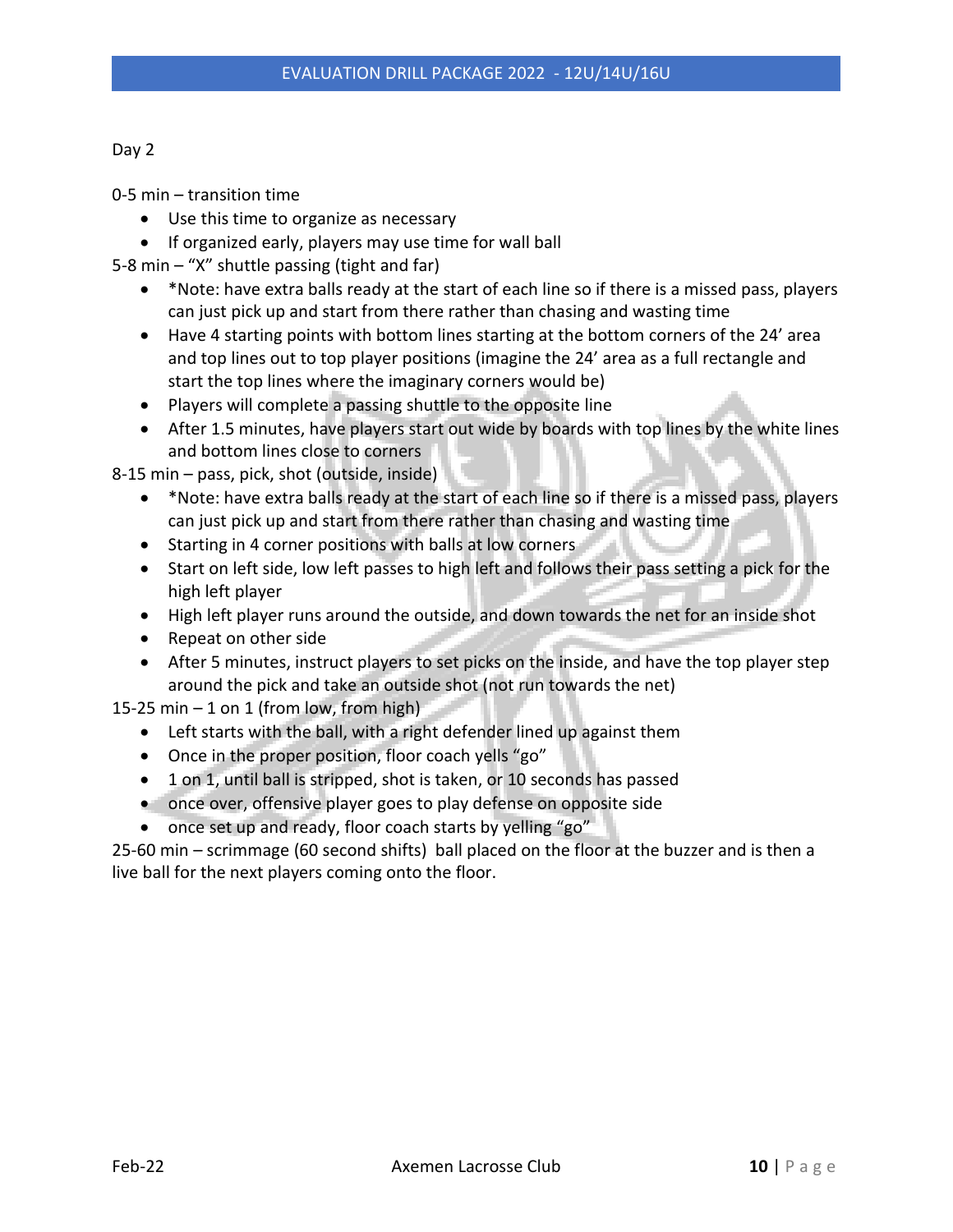| I<br>. .<br>× | ۰.<br>M. |
|---------------|----------|
|---------------|----------|

- Use this time to organize as necessary
- If organized early, players may use time for wall ball

5-10 min – pass, pick, shot (outside, inside)

- \*Note: have extra balls ready at the start of each line so if there is a missed pass, players can just pick up and start from there rather than chasing and wasting time
- Starting in 4 corner positions with balls at low corners
- Start on left side, low left passes to high left and follows their pass setting a pick for the high left player
- High left player runs around the outside, and down towards the net for an inside shot
- Repeat on other side
- After 5 minutes, instruct players to set picks on the inside, and have the top player step around the pick and take an outside shot (not run towards the net)

10-20 min – 2 on 2

- 2 lefts start with the ball, with 2 right defenders lined up against them
- ensure players stay on their respective side and don't cross middle of offensive area
- Once in the proper position, floor coach yells "go"
- 2 on 2, until ball is stripped, shot is taken, or 10 seconds has passed
- once over, offensive players go to play defense on opposite side
- once set up and ready, floor coach starts by yelling "go"

20-60 min – scrimmage (60 second shifts) ball placed on the floor at the buzzer and is then a live ball for the next players coming onto the floor.

(15 play, 5 period break, 20 play)